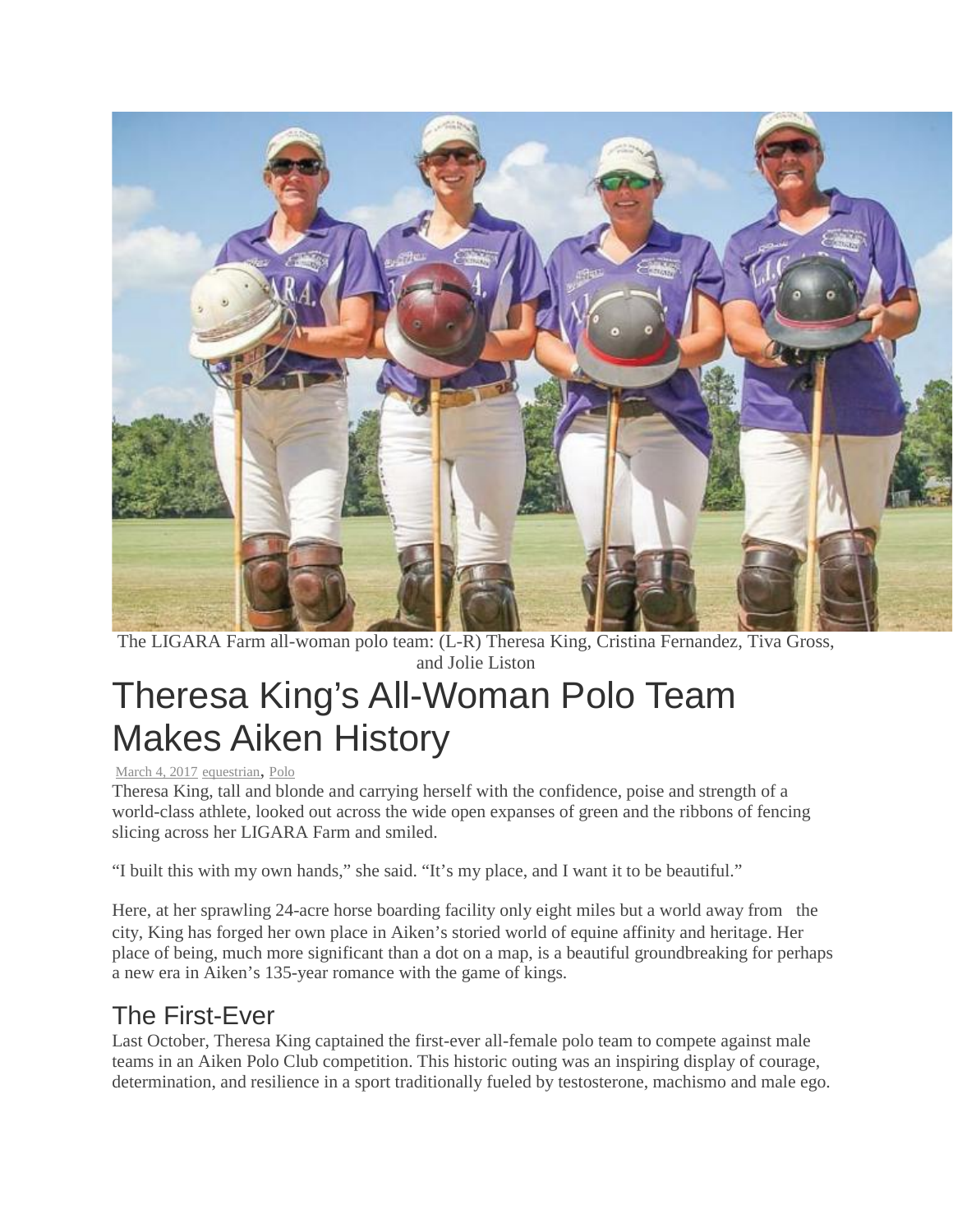"I've always wanted to play women against guys, but every time that's been done it's been a one-off thing," King said, her boots kicking at the dirt. "I just feel like women can compete on an even playing field against men, and I don't know why it hasn't been done more."

Women represent the fastest growing sector of membership in the United States Polo Association, now making up almost 40 percent of the membership in an organization that in 1970s wouldn't even allow female members. Despite the growth of women in the sport, King said, "I feel like we get less attention across the board."

# Playing it Forward

On her individual journey, King began playing polo in 1992, picking up the mallet from her thenhusband, Daniel Fernandez, a former 5-goal polo professional in his native Argentina. "I'd ridden my whole life. So I rode all the horses, but I didn't really play polo until we got divorced," she said.

Once liberated to compete, King threw herself fully into becoming the best possible competitor. "Because my husband was a pro, he had really difficult horses, so by the time I started playing, I could ride pretty much anything," she said.

Though working full-time in real estate and investments to support her family after her divorce, King invested the time and energy to refine her skills on the polo field, eventually achieving a 1-goal handicap. She began traveling the world, competing across 12 countries in tournaments alongside male teammates and taking a starring role in all- female tournaments. King even played an invitational event in India, the birthplace of polo, that she still cites as inspirational in her decision to transition full-time into the equestrian arts.

In 2005, that love affair with the horse world brought King to Aiken County and her farm near New Holland Road. Rolling up her sleeves, she cleared and shaped the former corn fields to suit her very individual equine tastes, built an eight-stall barn to board polo ponies, and served as her own contractor for the construction of her home and a breathtaking guest cottage on LIGARA Farm.

# Like Mother, Like Daughter

As a strong-willed and loving mother, King imparted her knowledge of the game to her daughter, Cristina Fernandez, who began playing polo competitively in high school and later won the 2004 National Women's Interscholastic Championship while attending boarding school in Maryland. Cristina went on to play collegiate polo at the University of Virginia and captained the 2009 National Women's Intercollegiate Championship team that upset top-seeded Cornell University in the national finals.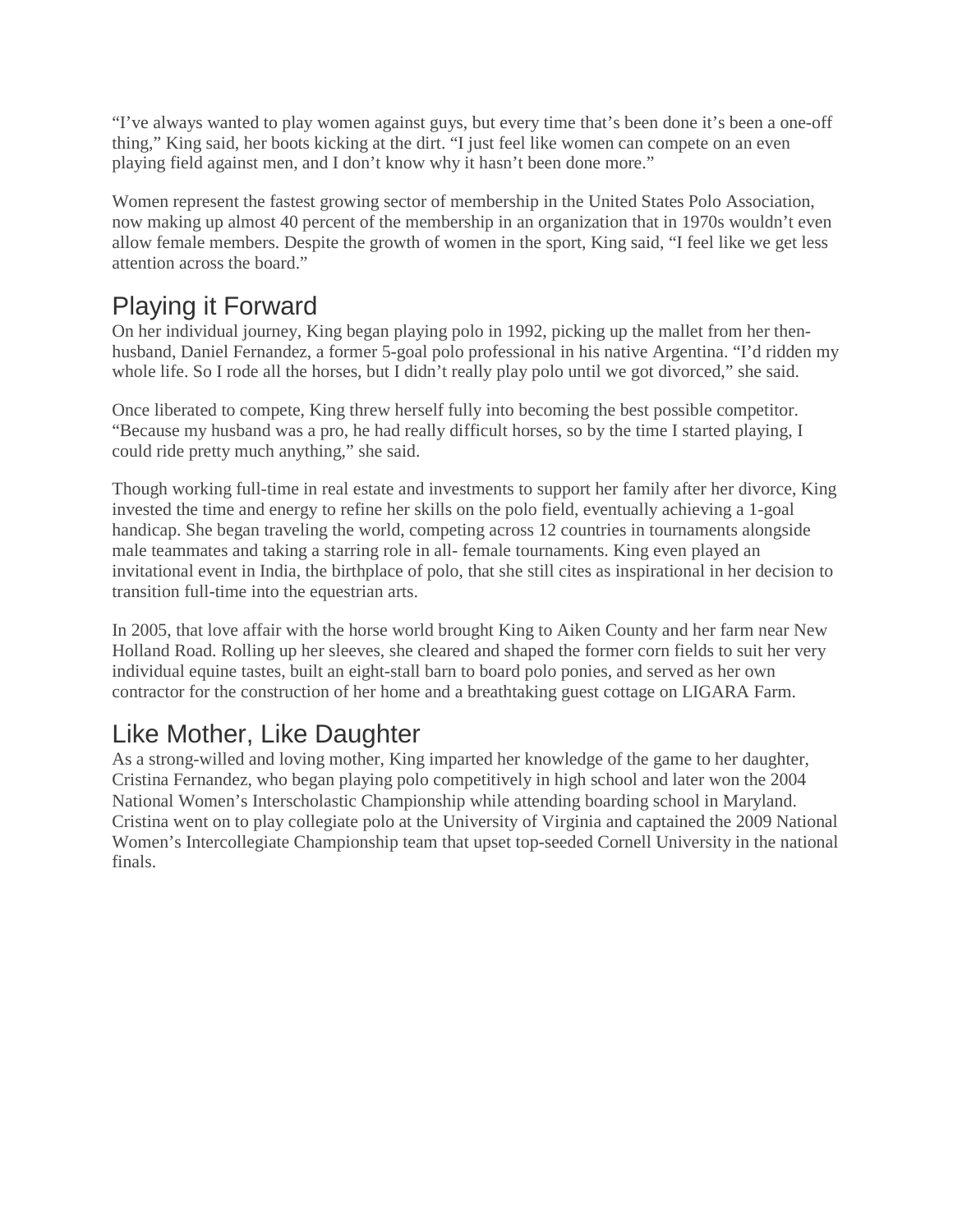

#### *Theresa King and Cristina Fernandez*

In her official USPA player biography, Cristina Fernandez credits her mother with inspiring her enduring love for the game and with pushing her to become a fierce internationally-known competitor. "She knows the number one position so well, and the combination of her skillful hitting and competitive nature makes for an amazing athlete," Cristina said of her mother in the USPA bio. "Throughout the years she has really shown me that if you set your mind on something, you can make it happen. Today, we are always challenging each other to be better players."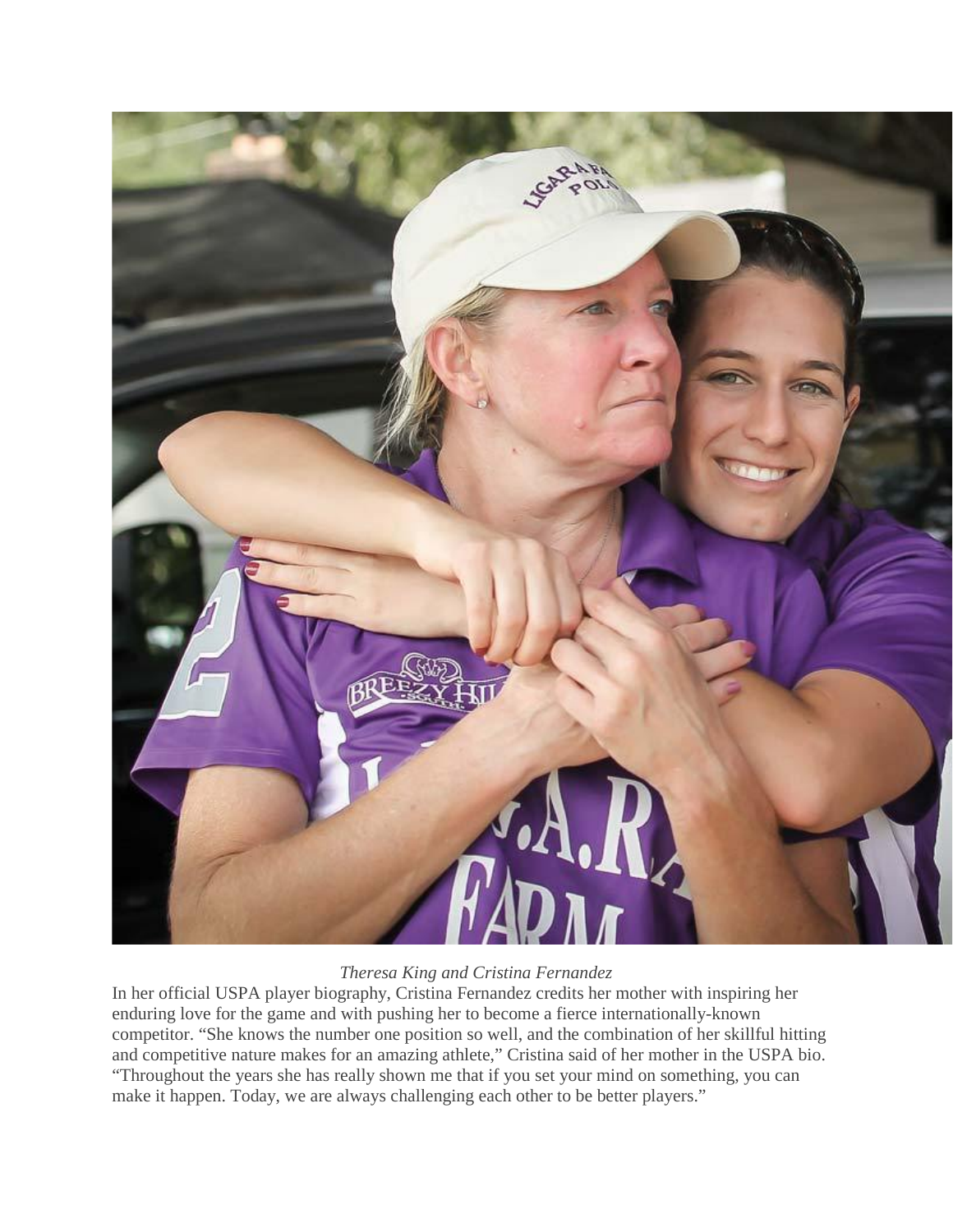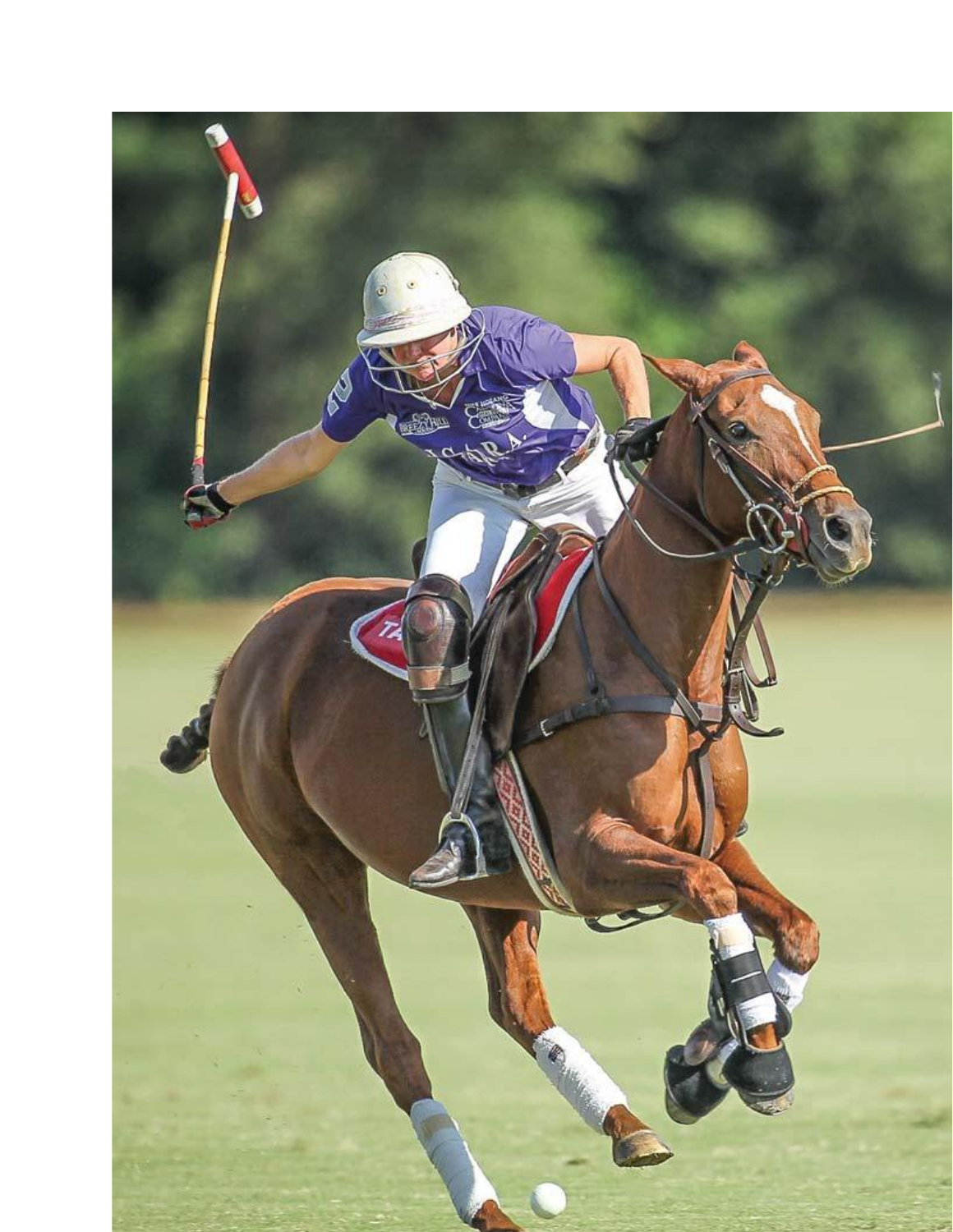#### *Theresa King*

That native competitiveness between mother and daughter laid the foundation for the LIGARA Farm all-female polo experiment in Aiken, where polo has been played since 1882, but almost exclusively by male-dominated teams.



*Theresa, Jolie, and Tiva plot their game strategy between chukkers.* By last summer, when her groundbreaking vision began to take shape, King already had years of hard-won experience in tournament polo. "But I always felt like women could compete against guys," she said. "They do it in so many different sports. Why can't we do it in polo? I think it's possible to be competitive."

### Recruiting the Team Members

With the same vigor she invested into building her farm, King took a giant step out in faith to make the "possible" a reality in Aiken. She recruited her daughter, now a member of Team USPA who works full-time at the governing body's national headquarters in Florida, and two other gifted players, then entered the Aiken Polo Club's Corey Cup 4-Goal Tournament.

Tiva Gross, a 2-goal international phenom from Kenya, was flown in to compete for LIGARA Farm alongside King, her daughter and Jolie Liston, owner and director of the Atlanta Regional Polo Center. During her visit here, Gross found Aiken to be an engrossing and inviting place to play.

"The polo is very competitive with many talented players. The support from family and friends was so nice to see, particularly for us girls," Gross recalled. "Everyone was very friendly and welcoming, and I played some fantastic horses. The support for the all-female side was overwhelming. There were so many people who came to support our games and cheer us on. "

Though it had never been done before in Aiken, King saw no good reason why an all-female team couldn't offer stiff competition to the other 4-goal teams in the Corey Cup.

"Guys are stronger than we are; there's no doubt about that. But in a lot of cases, I think women tend to be better riders," she said. "I think we have a little bit more finesse with the horse because we're not as strong as the guys. We might not hit the ball 50 yards down the field, so we have to have a different strategy."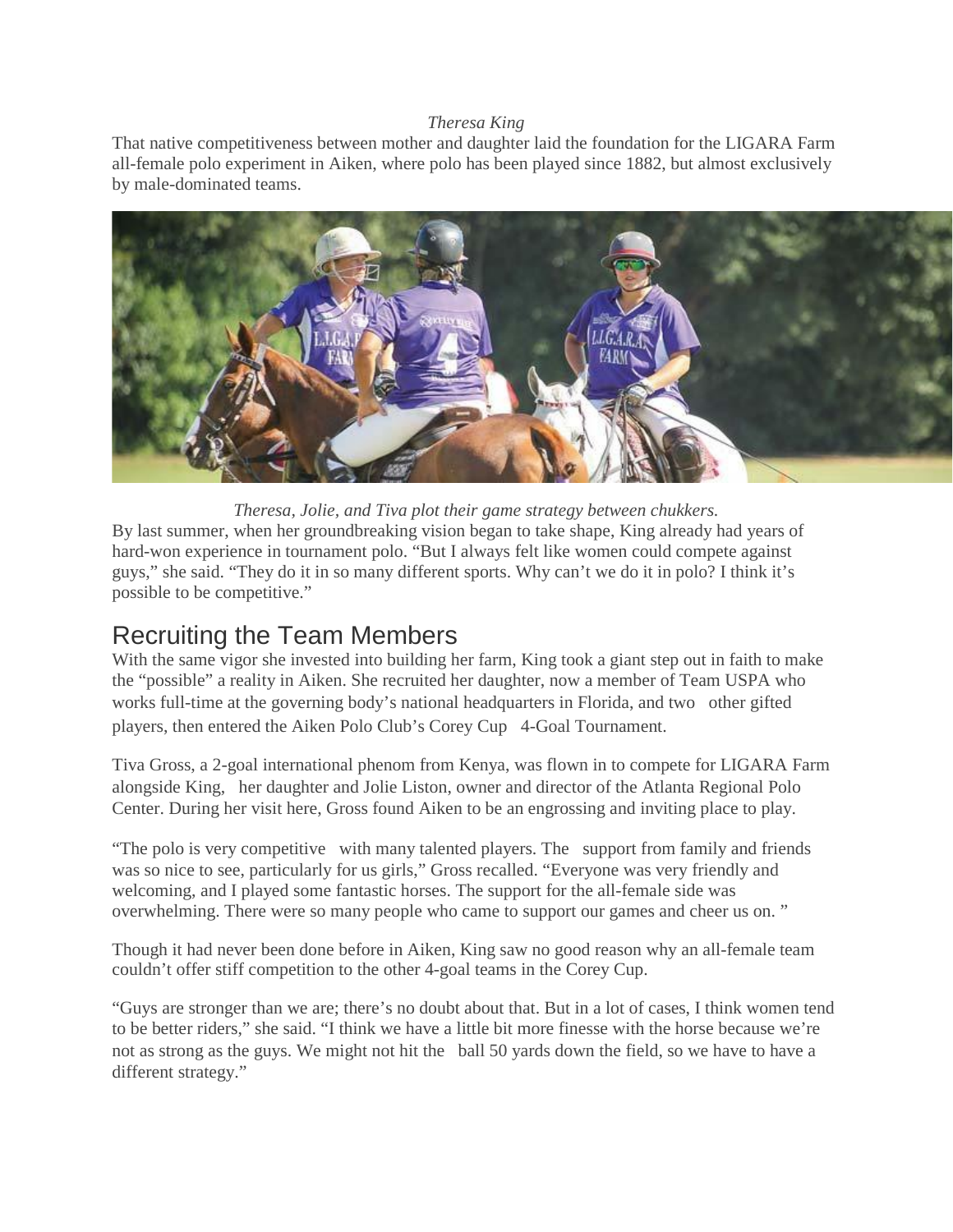# LIGARA Fans and Sponsors

Once entered in the Corey Cup, the LIGARA Farm team captured the imaginations of longtime Aiken polo enthusiasts and curious newcomers to the sport, according to Debbie Roland, who coordinated marketing and sponsorship development for the team.

"It brought more people to the polo fields than ever for this fall season," Roland said. "There were cheerleading tailgate sections for the women. People were getting their pictures taken with the team. They wanted to be part of this moment."

In spite of the fan enthusiasm, King confesses that breaking the glass ceiling in such a tradition- rich town was a test of her will and perseverance.

One challenge was recruiting visionary sponsors to support the costs of operating the all-female team for a multi-week tournament.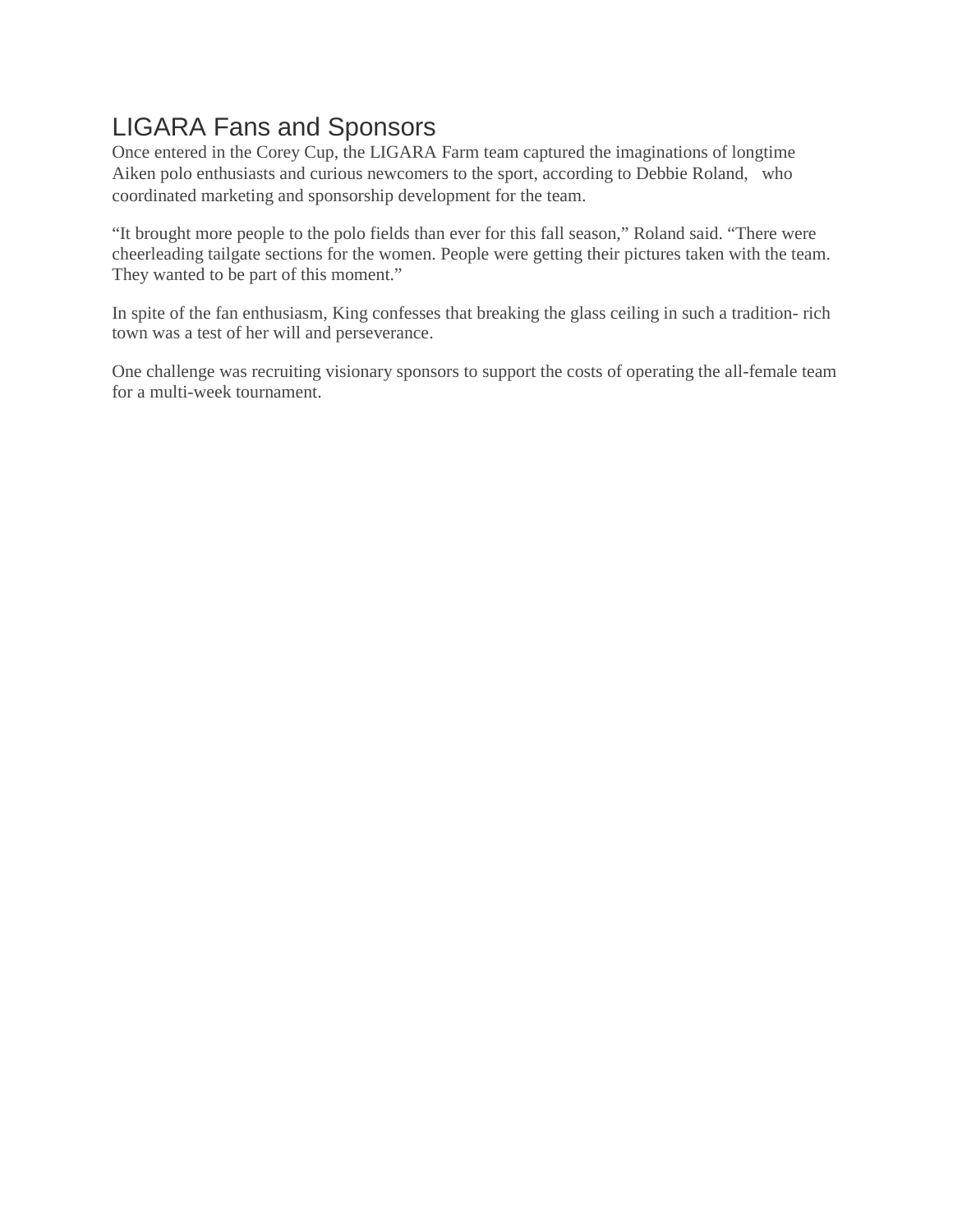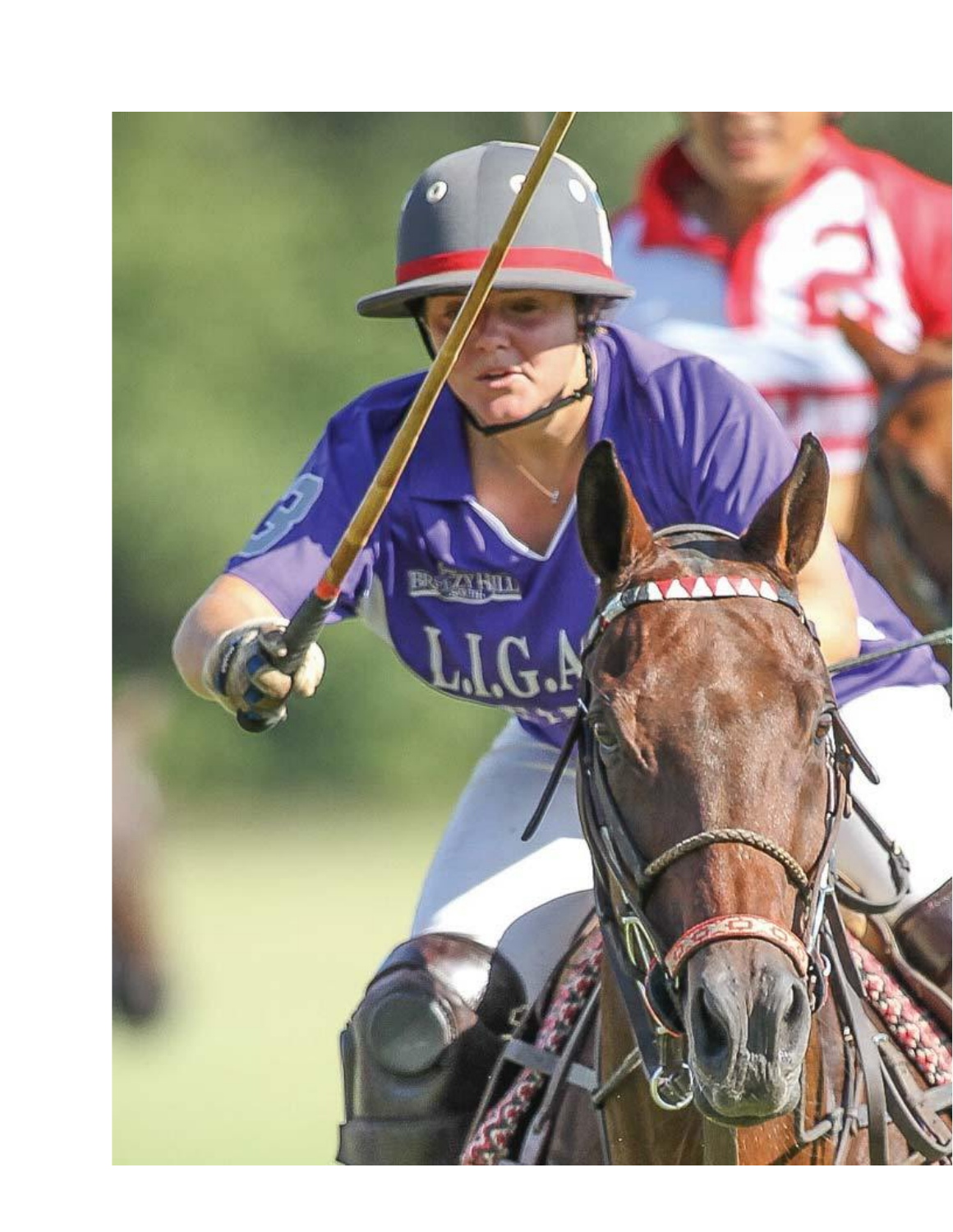#### *Tiva Gross*

Eventually, four sponsors – Breezy Hill South dressage farm, Mike Hosang at Carolina Real Estate Company, Bespoke Fine Interiors, and Kelly Klee Private Insurance – stepped up on behalf of the LIGARA team.

### The Historic Team's Future Hopes

The all-female team also heard from a few vocal naysayers who pushed back against shattering tradition in male-dominated Aiken-style polo.

"Anything new meets with some resistance, and I understand that," King said. "But I loved being a trailblazer. It wasn't easy, but it was worth it." In the end, LIGARA Farm sadly tasted defeat in all three of its outings in the Corey Cup, but to those who played on the first all-female team to challenge male competition – and long-held tradition – in Aiken, there was victory in just being on the city's hallowed grass.

"Every time I step out on the polo pitch to represent the women in polo, there is a huge sense of fulfillment," Gross said. "Women's polo continues to grow globally, and I was so happy to be a part of making history in Aiken. Theresa King is such an inspiration with the energy and effort she has and continues to put into women's polo in Aiken."

King hopes that the story of women playing polo in Aiken will not end with the LIGARA Farm's debut outing. She is hopeful more sponsors will step up and help her field a return engagement, if not this spring certainly by fall season.

"We did it, and we'll do it again. I'd like to play four events a year, and not just in Aiken. I'd like to take this idea all over the country," she said. "I think this has opened the door for more people to do it, which I think is great for polo and, yes, for polo in Aiken."

*All photos by E. Hedley*